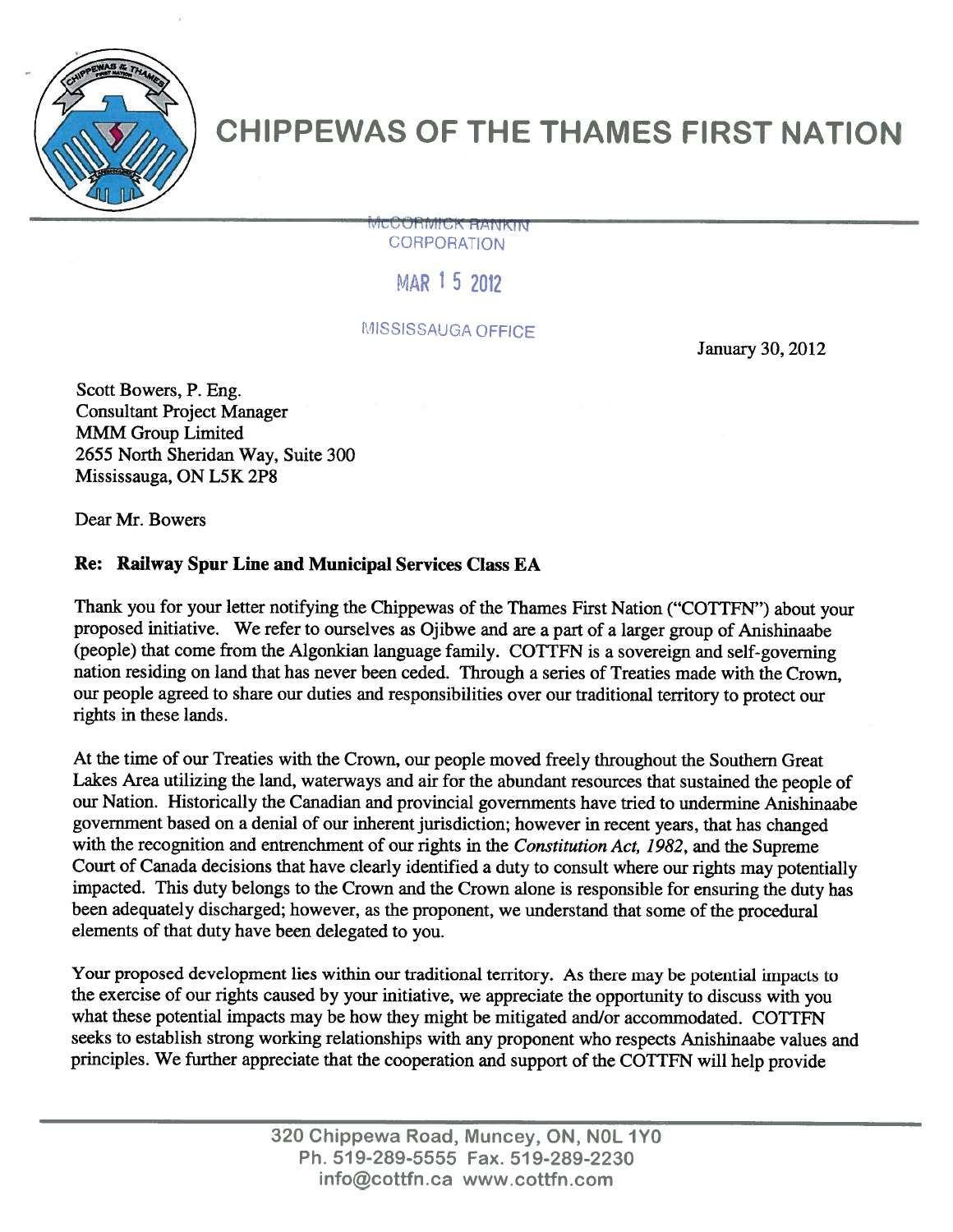

## CHIPPEWAS OF THE THAMES FIRST NATION

certainty and minimize risk in the regulatory processes and we therefore look forward to working with you to attain an arrangemen<sup>t</sup> that is mutually beneficial as our Treaties intended.

Upon receipt of this letter we would ask you to contact our consultation staff who will be <sup>p</sup>leased to discuss the framework for review of your initiative. Please contact the undersigned at the address on this letterhead.

Sincerely,

Raymond Deleary Sr. Policy Analyst